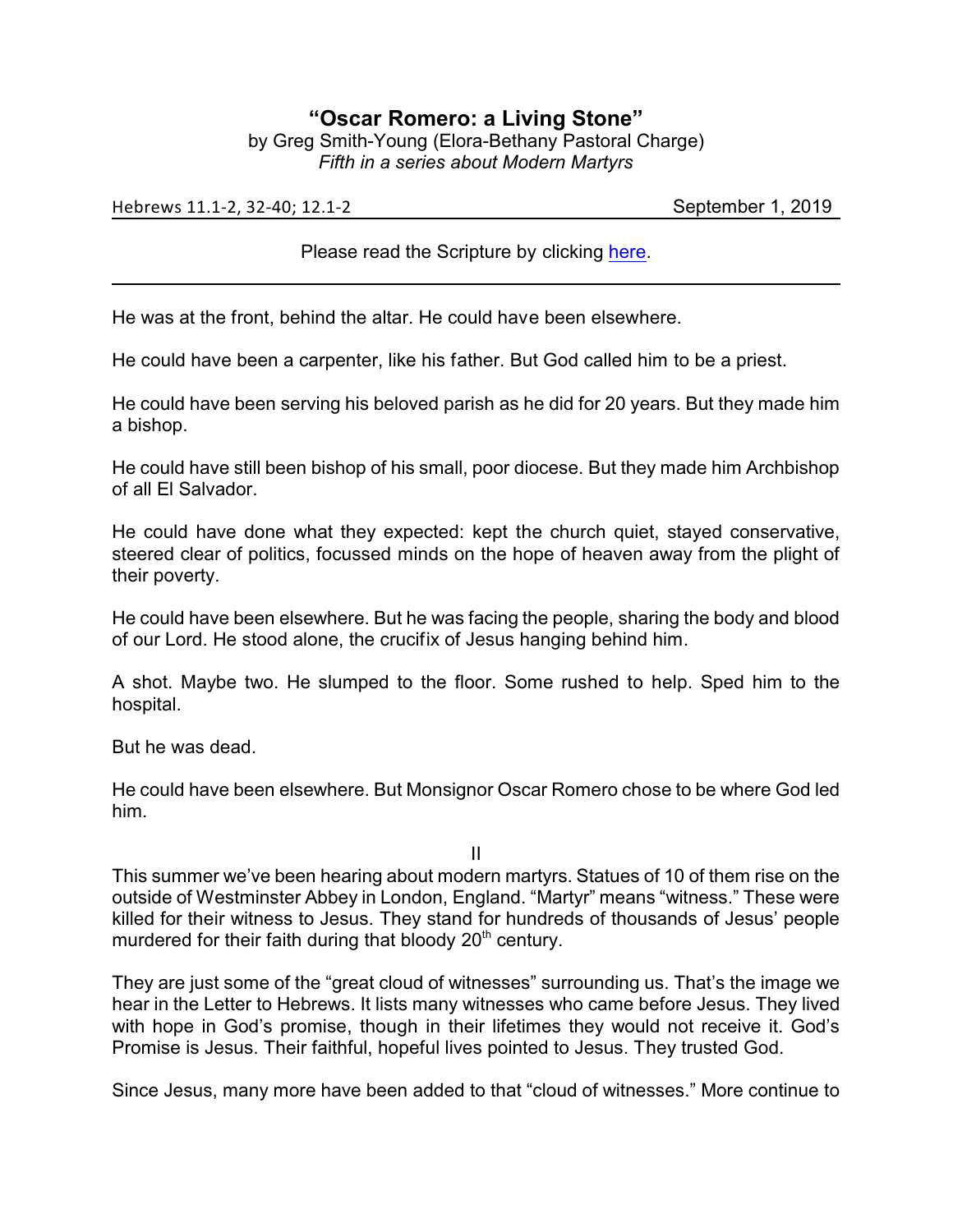be. They show us what it is to live, alive to God's Promise. They could not see what lay ahead. They did not know whether their lives (or their deaths) would mean anything. But they trusted Jesus, God's Promise. So they entrusted themselves to God.

III

As I said, no one expected much of Oscar Romero when he became Archbishop. That was the point. He would be unremarkable, quiet, uninspiring and, most important, he would support the status quo in El Salvador.

El Salvador is a small country, in Romero's day about 4 million people. A small elite owned almost all its land and wealth. The vast majority were poor. They were exploited, deprived and malnourished while the land grew coffee and sugar for North Americans. Elections were rigged, opposition repressed. Dissenters were tortured, murdered, or simply "disappeared."

This was during the Cold War. The Salvadoran government was reliably anticommunist. So western governments, especially the United States, pretty much looked away from the regime's corruption and violence. They were on our side. That's what mattered.

In 1979, a civil war began. It would last for 12 years, kill more than 75,000, and see terrible human rights violations. Most were committed by the regime and its unofficial "death squads."<sup>1</sup>

Romero was supposed to keep quiet.

IV

Then a priest was brutally murdered, Rutilio Grande, Romero's friend. Father Grande had been organizing poor farmers. "*When I looked at Rutilio lying there dead,"* Romero said, *"I thought, 'If they have killed him for doing what he did, then I too have to walk the same path.'"* <sup>2</sup>

A "new" Romero emerged. He began speaking against poverty, injustice, murder and torture.

He wrote U. S. president Jimmy Carter, urging him to stop American military aid to the regime. Carter ignored him.<sup>3</sup>

Media attacked Romero. *"He's supporting terrorists,"* they said.

Many soldiers and paramilitary members received training at the US Army's School of the Americas. [en.wikipedia.org/wiki/Western\\_Hemisphere\\_Institute\\_for\\_Security\\_Cooperation#Criticism\\_of\\_WHINSEC](https://en.wikipedia.org/wiki/Western_Hemisphere_Institute_for_Security_Cooperation#Criticism_of_WHINSEC)

<sup>&</sup>lt;sup>2</sup> Quoted in Michael A. Hayes and David Tombs (eds) Truth and Memory: The Church and Human Rights in El Salvador and Guatemala (Leominster UK: Gracewing Publishing, 2001), p. 48.

<sup>3</sup> <https://www.theatlantic.com/magazine/archive/1998/12/dirty-hands/377364/>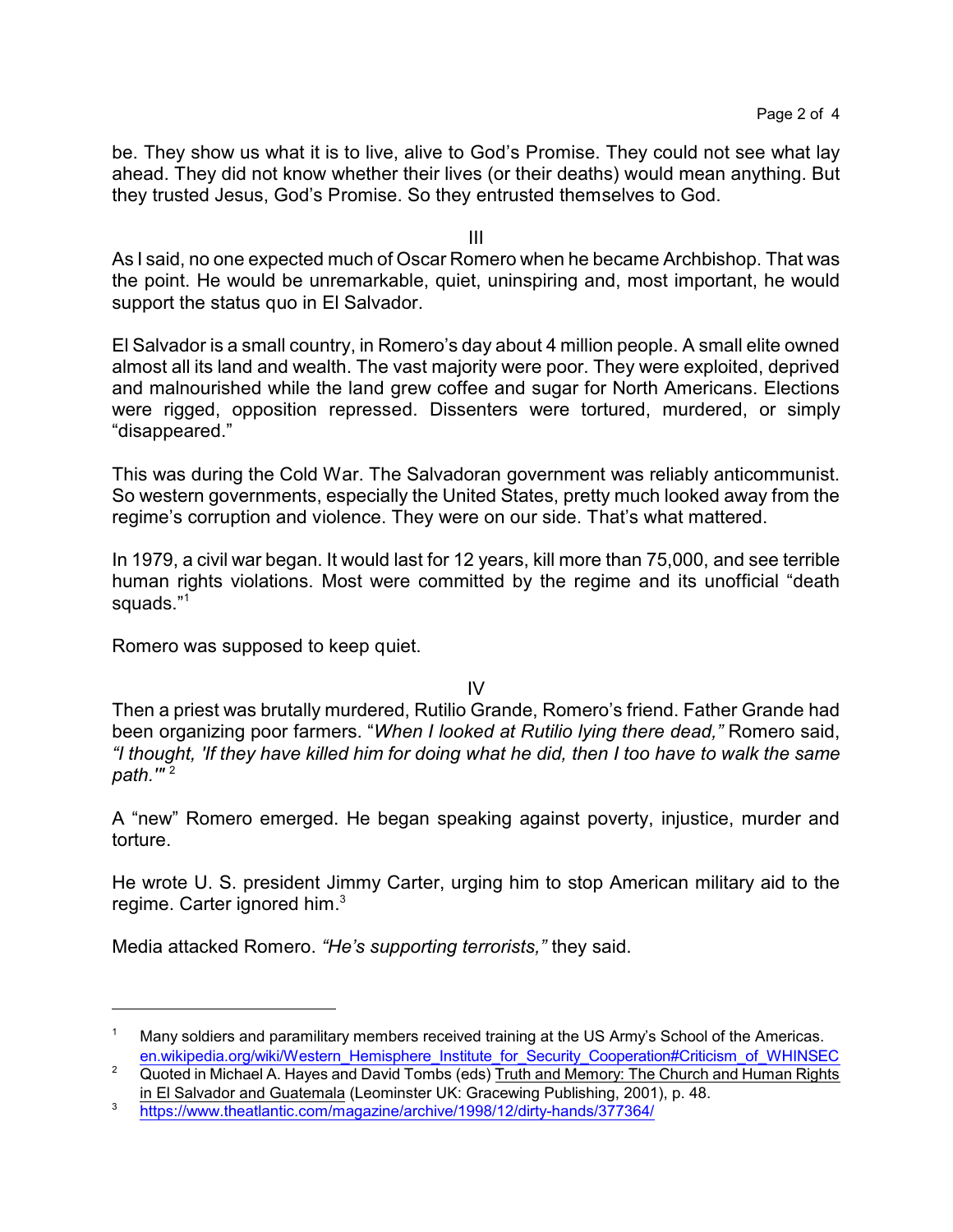But Romero was better at media. He used the Church's own radio station to deliver sermons and speeches weekly. He broadcast the names of those disappeared, tortured, murdered and more. The army ordered people to not listen. Instead, Romero's were the most popular programs in the country.

Signs and leaflets began appearing: "Be a Patriot. Kill a Priest."

Romero said this:

*. . . it is important to note why [the Church] has been persecuted. Not any and every priest has been persecuted, not any and every institution has been attacked. That part of the church has been attacked and persecuted that put itself on the side of the people and went to the people's defense. Here again we find the same key to understanding the persecution of the church: the poor. <sup>4</sup>*

V

It was February 1980. Romero's season of Lent began.

A friend later compared it to Jesus' agony in the Garden of Gethsemane. "*Archbishop Romero foresaw his very probably and imminent death. He felt terror at is as Jesus did. . . . But he did not leave his post and his duty, ready to drink the chalice that the Father might give him to drink.<sup>5</sup>*

On March 23, he broadcast this to the army.

*No soldier is obliged to obey an order counter to the law of God. No one has to comply with an immoral law. It is the time now that you recover your conscience and obey its dictates rather than the command of sin. . . .* 

*Therefore, in the name of God, and in the name of this long-suffering people, whose laments rise to heaven every day more tumultuous, I beseech you, I beg you, I command you! In the name of God: "Cease the repression!"<sup>6</sup>*

The next evening, they murdered Romero.

No one was prosecuted. The foreign minister spoke of "blame on both sides."<sup>7</sup> But thirty

<sup>&</sup>lt;sup>4</sup> This was part of his acceptance speech at the Catholic University in Leuven, Belgium, from which he was receiving an honorary doctorate. Oscar Romero, Voice of the Voiceless: The Four Pastoral Letters and Other Statements (Maryknoll, NY: Orbis Books, 1985), pp. 177-187.

<sup>5</sup> Romero's confessor Secundo Azcue, quoted in James R. Brockman, Romero: A Life (Maryknoll, NY: 1989, Orbis Books) p. 233. Shortly after, Romero named additional canons to the cathedral's chapter (the body of priests that advises the bishop), so there would be a quorum in place in case they needed to choose an interim successor if Romero was killed. Brockman, 244.

<sup>6</sup> Brockman, 241f.

<sup>7</sup> "5,000 in San Salvador Take Part in a March for Murdered Prelate," New York Times (27 March 1980). José Duarte was later El Salvador's president, from 1984-89.